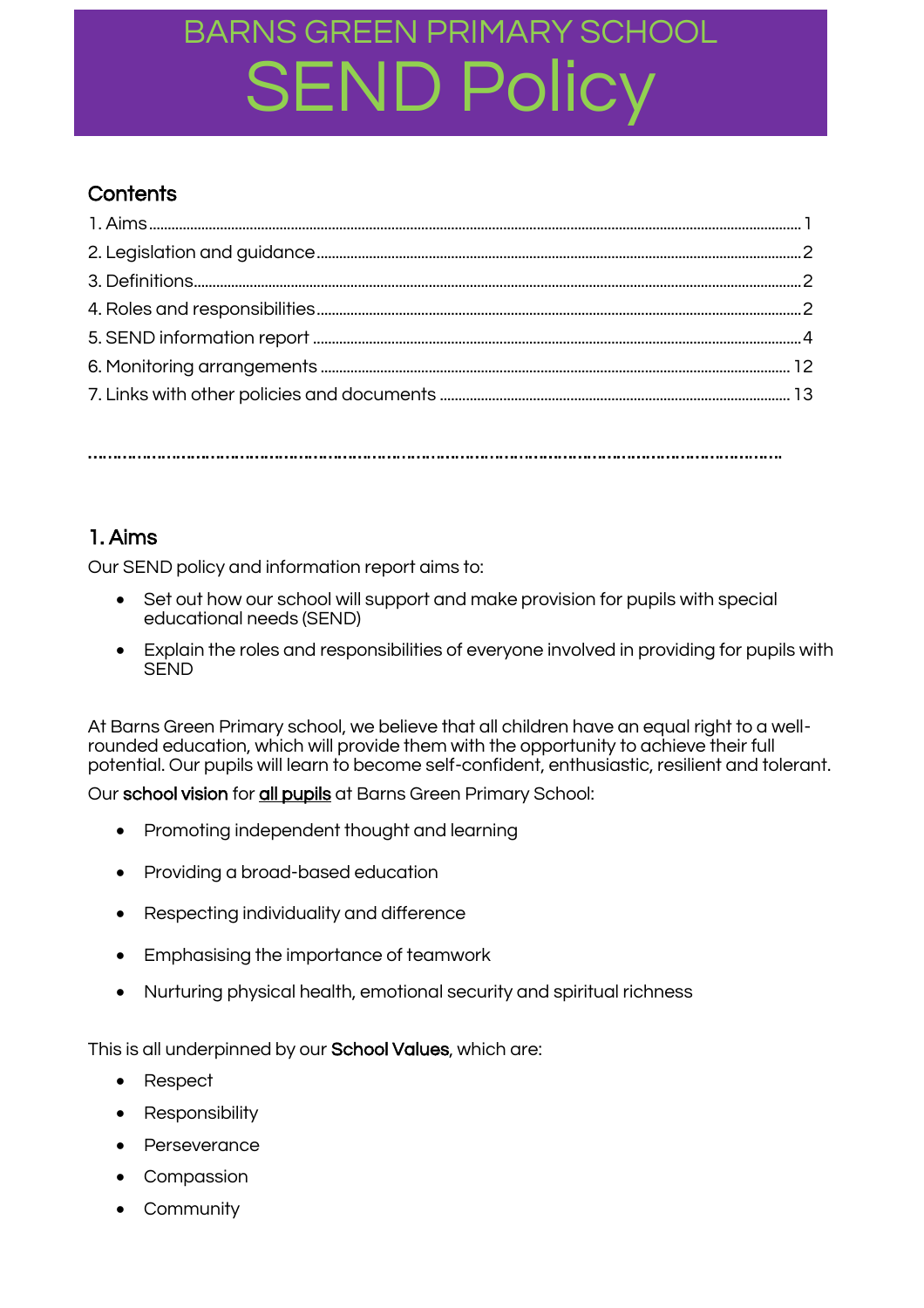Inclusion

### 2. Legislation and guidance

This policy and information report is based on the statutory [Special Educational Needs](https://www.gov.uk/government/uploads/system/uploads/attachment_data/file/398815/SEND_Code_of_Practice_January_2015.pdf)  [and Disability \(SEND\) Code of Practice](https://www.gov.uk/government/uploads/system/uploads/attachment_data/file/398815/SEND_Code_of_Practice_January_2015.pdf) and the following legislation:

- [Part 3 of the Children and Families Act 2014](http://www.legislation.gov.uk/ukpga/2014/6/part/3), which sets out schools' responsibilities for pupils with SEND.
- [The Special Educational Needs and Disability Regulations 2014,](http://www.legislation.gov.uk/uksi/2014/1530/contents/made) which set out schools' responsibilities for education, health and care (EHC) plans, SEND coordinators (SENCOs) and the SEND information report

### 3. Definitions

A pupil has SEND if they have a learning difficulty or disability which calls for special educational provision to be made for them.

They have a learning difficulty or disability if they have:

- A significantly greater difficulty in learning than the majority of others of the same age, or
- A disability which prevents or hinders them from making use of facilities of a kind aenerally provided for others of the same age in mainstream schools

Special educational provision is educational or training provision that is additional to, or different from, that made generally for other children or young people of the same age by mainstream schools.

We have defined Special Educational Needs using the 2015 SEND Code of Practice (CoP), which says that:

'A child or young person has SEND if they have a learning difficulty or disability, which calls for special educational provision to be made for him or her. A child of compulsory school age or a young person has a learning difficulty or disability if he or she has a significantly greater difficulty in learning than the majority of others of the same age, or has a disability which prevents or hinders him or her from making use of educational facilities of a kind generally provided for others of the same age in mainstream schools or mainstream post-16 institutions.'

The four areas of need, as defined in the SEND code of Practice (2015), are:

- a) Communication and interaction
- b) Cognition and learning
- c) Social, emotional and mental health difficulties
- d) Sensory and/or physical needs

### 4. Roles and responsibilities

#### 4.1 The SENDCO

The Special Educational Needs and Disabilities Co-coordinator (SENDCO) is Miss Bennet. Miss Bennet currently works in the role of SENDCO for half a day a week.

| <b>Issue no</b> | Date     | Responsible Governors      | Review in |  |
|-----------------|----------|----------------------------|-----------|--|
|                 | May 2022 | <b>Full Governing Body</b> | May 2023  |  |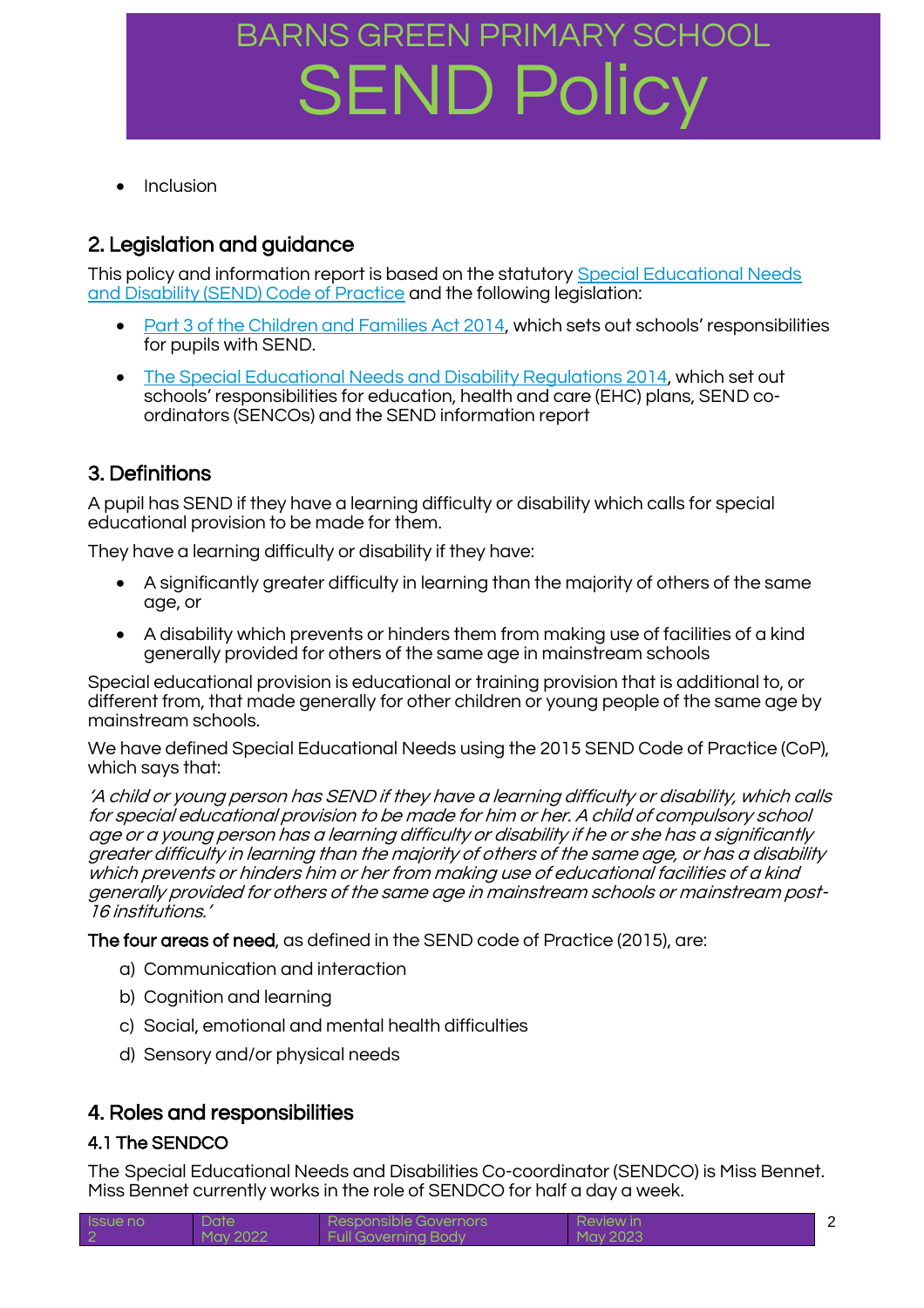They will:

- Work with the headteacher and SEND governor to determine the strategic development of the SEND policy and provision in the school
- Have day-to-day responsibility for the operation of this SEND policy and the coordination of specific provision made to support individual pupils with SEND, including those who have EHC plans
- Provide professional guidance to colleagues and work with staff, parents, and other agencies to ensure that pupils with SEND receive appropriate support and high quality teaching
- Advise on the graduated approach to providing SEND support
- Be the point of contact for external agencies, especially the local authority and its support services
- Liaise with potential next providers of education to ensure pupils and their parents are informed about options and a smooth transition is planned
- Work with the headteacher and governing board to ensure that the school meets its responsibilities under the Equality Act 2010 with regard to reasonable adjustments and access arrangements
- Ensure the school keeps the records of all pupils with SEND up to date

### 4.2 The SEND governor

The SEND governor will:

- Help to raise awareness of SEND issues at governing board meetings
- Monitor the quality and effectiveness of SEND and disability provision within the school and update the governing board on this
- Work with the headteacher and SENDCO to determine the strategic development of the SEND policy and provision in the school

#### 4.3 The headteacher

The headteacher will:

- Work with the SENDCO and SEND governor to determine the strategic development of the SEND policy and provision in the school
- Have overall responsibility for the provision and progress of learners with SEND and/or a disability

#### 4.4 Class teachers

Each class teacher is responsible for:

- The progress and development of every pupil in their class
- Working closely with any teaching assistants or specialist staff to plan and assess the impact of support and interventions and how they can be linked to classroom teaching
- Working with the SENDCO to discuss pupil's progress and development, and to decide on any changes to provision, as and when this is required.

| <b>Issue no</b> | Date     | Responsible Governors      | <b>Review in</b> |  |
|-----------------|----------|----------------------------|------------------|--|
|                 | May 2022 | <b>Full Governing Body</b> | May 2023         |  |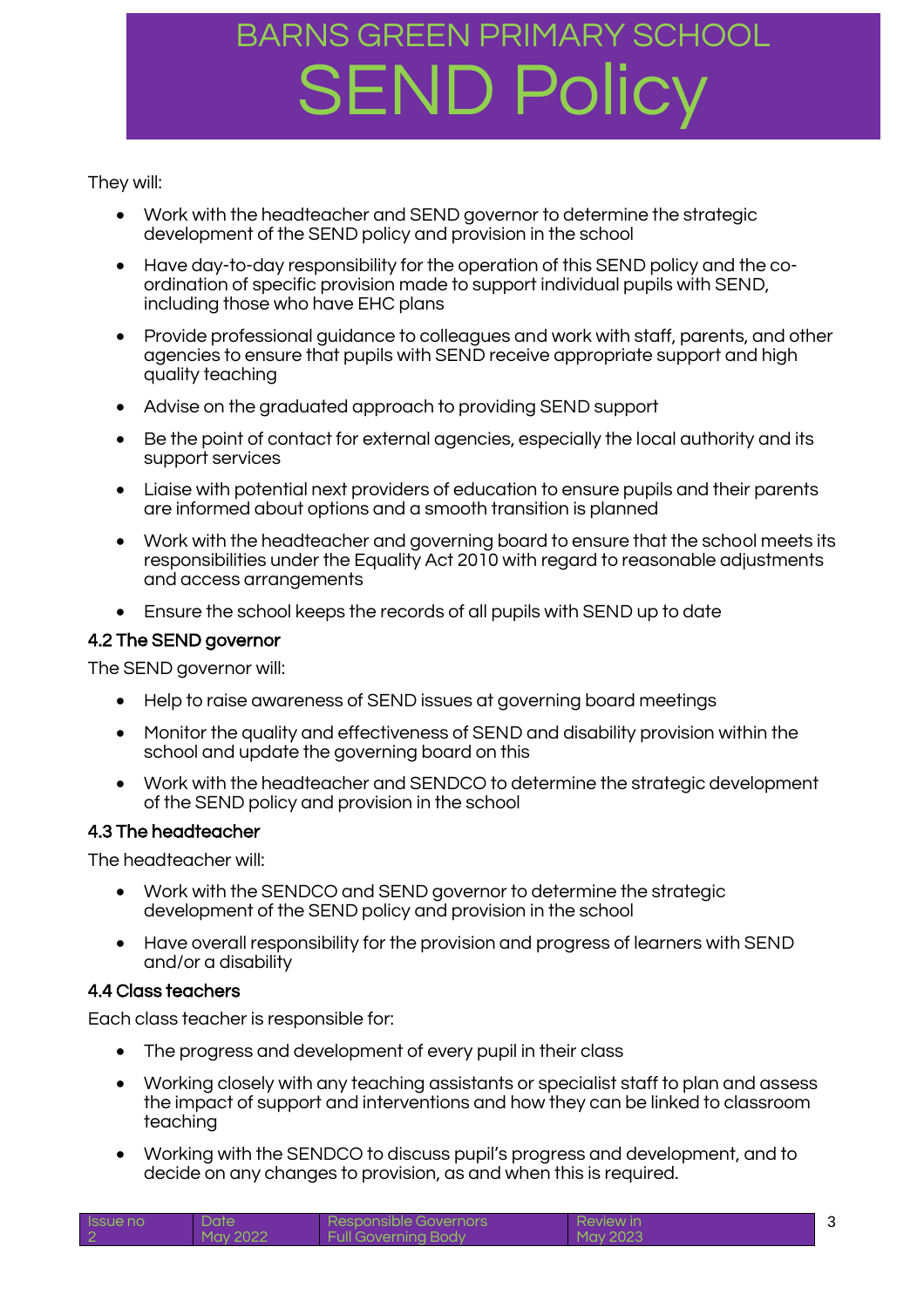Ensuring they follow this SEND policy

### 5. SEND information report

### 5.1 The kinds of SEND that are provided for

At Barns Green there is a range of SEND found within the following areas of SEND:

- a) communication and interaction
- b) cognition and learning
- c) social, emotional and mental health difficulties
- d) sensory and/or physical needs

Where possible, and resources have allowed, we have provided additional to, or different provision from that which is generally made for most children in school.

Although the school can identify special educational needs and make provision to meet those needs, we are unable to make diagnoses. After discussion with SENDCO, parents may be advised to seek medical advice with reference to conditions as ADHD and Autism. The school can offer support, advice and 'signposting' to parents who have concerns relating to their child's medical needs.

### 5.2 Identifying pupils with SEND and assessing their needs

Children with SEND are usually identified by one of the following routes which are part of the overall approach to monitoring the progress of all pupils:

Progress Meetings: The progress of every child is monitored termly by class teachers and the Senior Leadership Team, including Headteacher. Where children are not making progress in spite of 'Quality First Teaching' they are discussed at a termly 'Progress Meeting'.

Class teachers are continually aware of children's learning. If they observe that a child, as recommended in the 2014 Code of Practice, is making less than expected progress, given their age and particular circumstances, they will seek to identify a cause.

"Less than expected progress "could be progress that:

- Is significantly slower than that of their peers starting from the same baseline
- Fails to match or better the child's previous rate of progress
- Fails to close the attainment gap between the child and their peers

This may include progress in areas other than attainment, for example, social needs.

Parents sometimes ask school to look more closely at their child's learning. We take all parent requests seriously and investigate them all.

Children may discuss worries with their teacher or another adult in school that they are not "keeping up" or feel confused. We take this seriously too and will always investigate to see if a child needs extra support.

The SENDCO and/or class teacher may undertake pupil assessments which will add to and inform the teacher's understanding of a pupil's strengths and areas of need. The

| <b>Issue no</b> | Date     | Responsible Governors      | Review in |  |
|-----------------|----------|----------------------------|-----------|--|
|                 | May 2022 | <b>Full Governing Body</b> | May 2023  |  |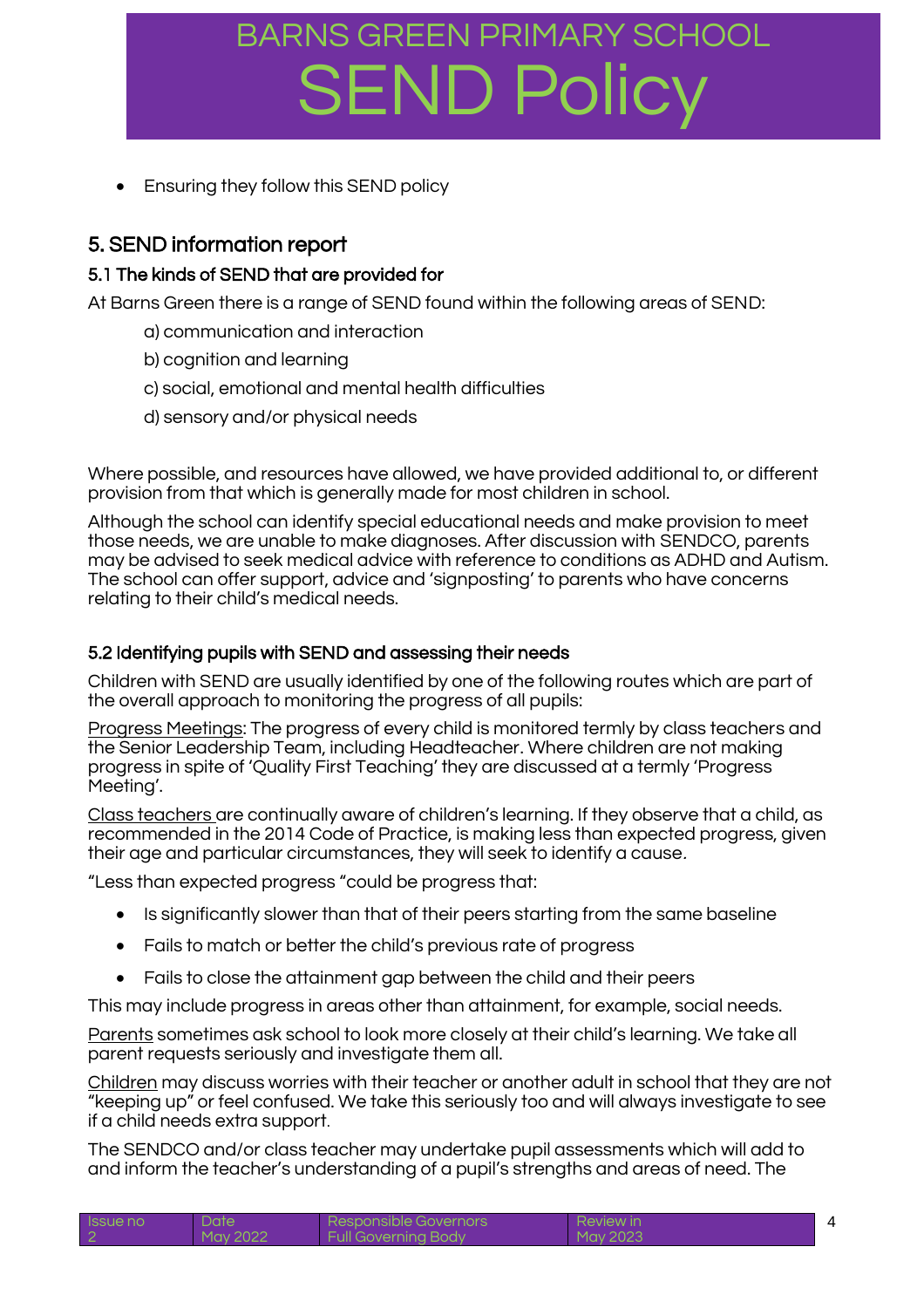SENDCO, working closely with parents and children, is able to seek outside agency advice, where this is an appropriate course of action.

Slow progress and low attainment will not automatically mean a pupil is recorded as having SEND.

When deciding whether special educational provision is required, we will start with the desired outcomes, including the expected progress and attainment, and the views and the wishes of the pupil and their parents. We will use this to determine the support that is needed and whether we can provide it by adapting our core offer, or whether something different or additional is needed.

### 5.3 Consulting and involving pupils and parents

We aim to have positive, informative relationships with all of our parents. Our SENDCO will be available to meet with parents as concerns arise. If a child is experiencing difficulties, parents will be informed either at parents' meetings or during informal meetings to discuss the child's progress. A parent will always be informed, by the class teacher or SENDCO if a child has been identified as having an additional SEND and requires some support in their learning.

Once a child has been identified as having a SEND, the class teacher and SENDCO will invite parents to school to:

- Discuss placing their child on the SEND register.
- Discuss the graduated response so that the parent understands any new terminology and expectations.
- Discuss any assessments, strengths and difficulties relating to their child.
- Discuss the pupil's views

Parents whose children are on the SEND register will be given a copy of their One Page Profile to take home and add their family thoughts to it. This ensures we get a fully rounded picture of your child.

Records are kept of any meetings and are available to parents. Thereafter, parents and children are invited to meet as required, to review progress made, set targets and agree on-going provision.

#### Arrangements for consulting children with SEND and involving them in their education:

Depending on their age, interest and parental preference, the child will be invited to attend all meetings (formal and informal) as part of this process.

Pupils are involved in the learning process at all levels e.g. through feedback and responses to teachers marking; awareness of their literacy and mathematical areas for development, self-assessment and reflection of their learning. All pupils on the SEND register will have a one-page profile, which identifies their strengths, interests, what they enjoy about school, what they find challenging and what helps them to achieve. Pupils are encouraged to comment regarding their provision which can be scribed onto their Assess, Do, Review plans, by the Class Teacher(s).

#### 5.4 Assessing and reviewing pupils' progress towards outcomes

The class teacher will work with the SENDCO to carry out a clear analysis of the pupil's needs. This will draw on:

•The teacher's assessment and experience of the pupil

| <b>ISSUE NO</b> | Date     | Responsible Governors      | Review in |  |
|-----------------|----------|----------------------------|-----------|--|
|                 | May 2022 | <b>Full Governing Body</b> | May 2023  |  |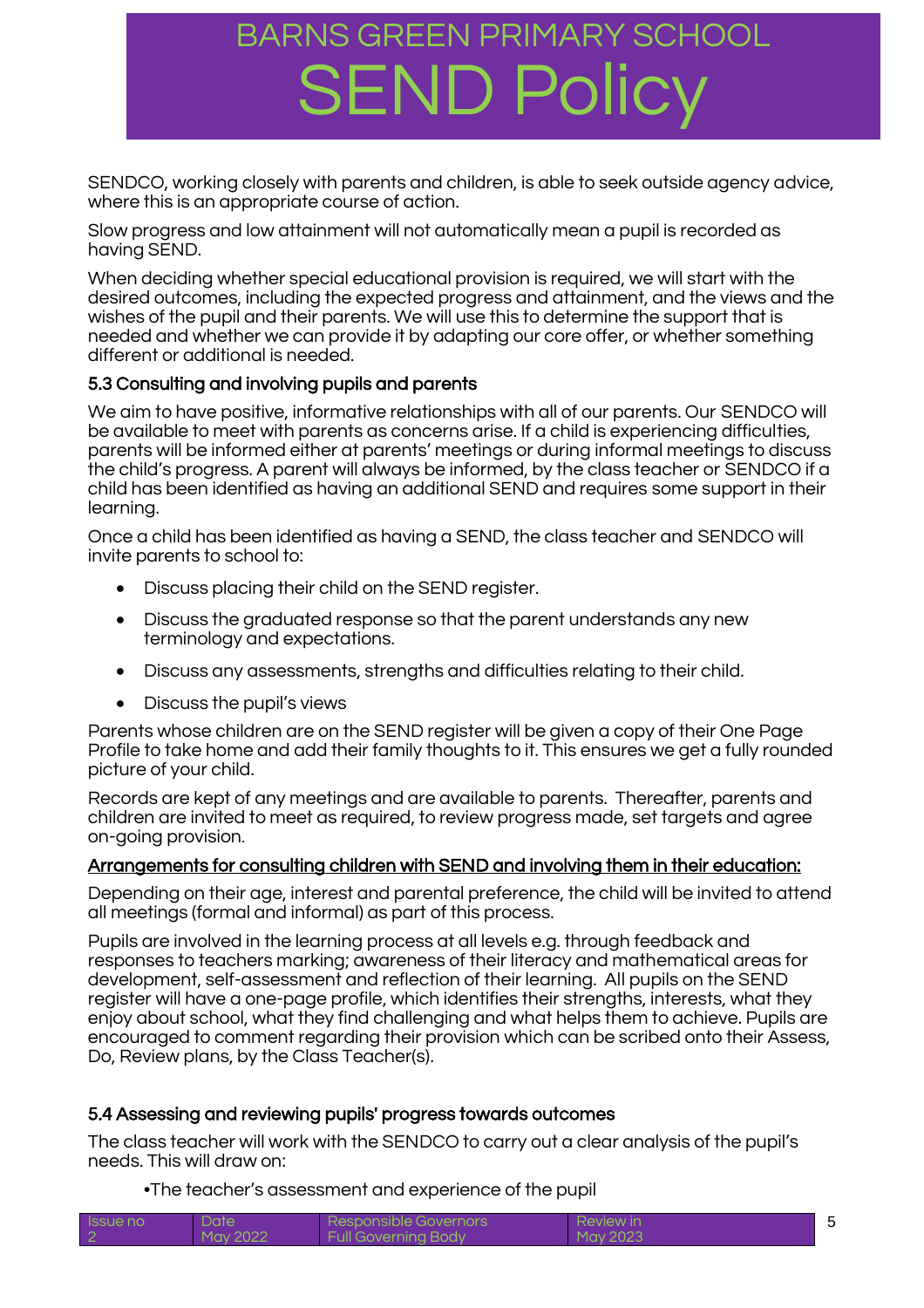- •Their previous progress, attainment and behaviour
- •Other teachers' assessments, where relevant
- •The individual's development in comparison to their peers, county and national data
- •The views and experience of parents
- •The pupil's own views
- •Advice from external support services, if relevant

Barns Green Primary School have adopted a graduated approach to SEND as detailed below:

A one page 'Individual Pupil Profile' will be completed with pupil and class teacher. This will be shared with parents during parent liaison meetings described above. This document will include their strengths, interests, what they enjoy about school, what they find challenging and what helps them to achieve.

An Assess, Do, Review Plan is produced, for each child on SEND register, unless there is an external agency plan or EHCP (Educational Health Care Plan) in place, in which the targets presented on these would take priority.

The plan records specific and challenging outcomes or targets for the child to achieve in a term. Personalised provision is recorded on this plan and may be in small group work and/or support to access a differentiated curriculum. The day-to-day implementation of this plan is the responsibility of the class teacher who will work closely with support staff to record progress towards targets and outcomes, during the term. Longer term targets will be broken down into smaller steps. The Assess, Do, Review Plan is reviewed termly, in which parents and pupils will be invited to be part of this process. There is also an opportunity to discuss your child's Assess, Do, Review Plan at parents' evenings. The assessment will be reviewed regularly.

Moving to EHCP (Education, Health and Care Plan):

If children fail to make progress over time, in spite of high quality, targeted support at SENS, we may apply for the child to be assessed for an EHC plan. The WSCC threshold will need to be taken into account, for this to occur.

#### 5.5 Supporting pupils moving between phases and preparing for adulthood

We acknowledge that children and parents sometimes find transition into a new school or a new class quite challenging and this is particularly challenging for parents of pupils with SEND or disability. This process can also be difficult for the children themselves.

Barns Green aims to provide support which may include;

#### 1. Prior to entry to a new school (eg transfer to secondary)

- A programme of additional visits to secondary school for vulnerable pupils.
- Support groups with Learning Mentors.
- Booklets to support transition.
- A meeting for new parents at the new school (this is usually arranged via the new setting, however certain members of staff from existing school, may be available to attend).
- Meetings with next school's SENDCO / class teacher and parent as required.

| <b>Issue</b> no | Date <sup>'</sup> | Responsible Governors      | Review in |  |
|-----------------|-------------------|----------------------------|-----------|--|
|                 | $M$ ay 2022       | <b>Full Governing Body</b> | Mav 2023  |  |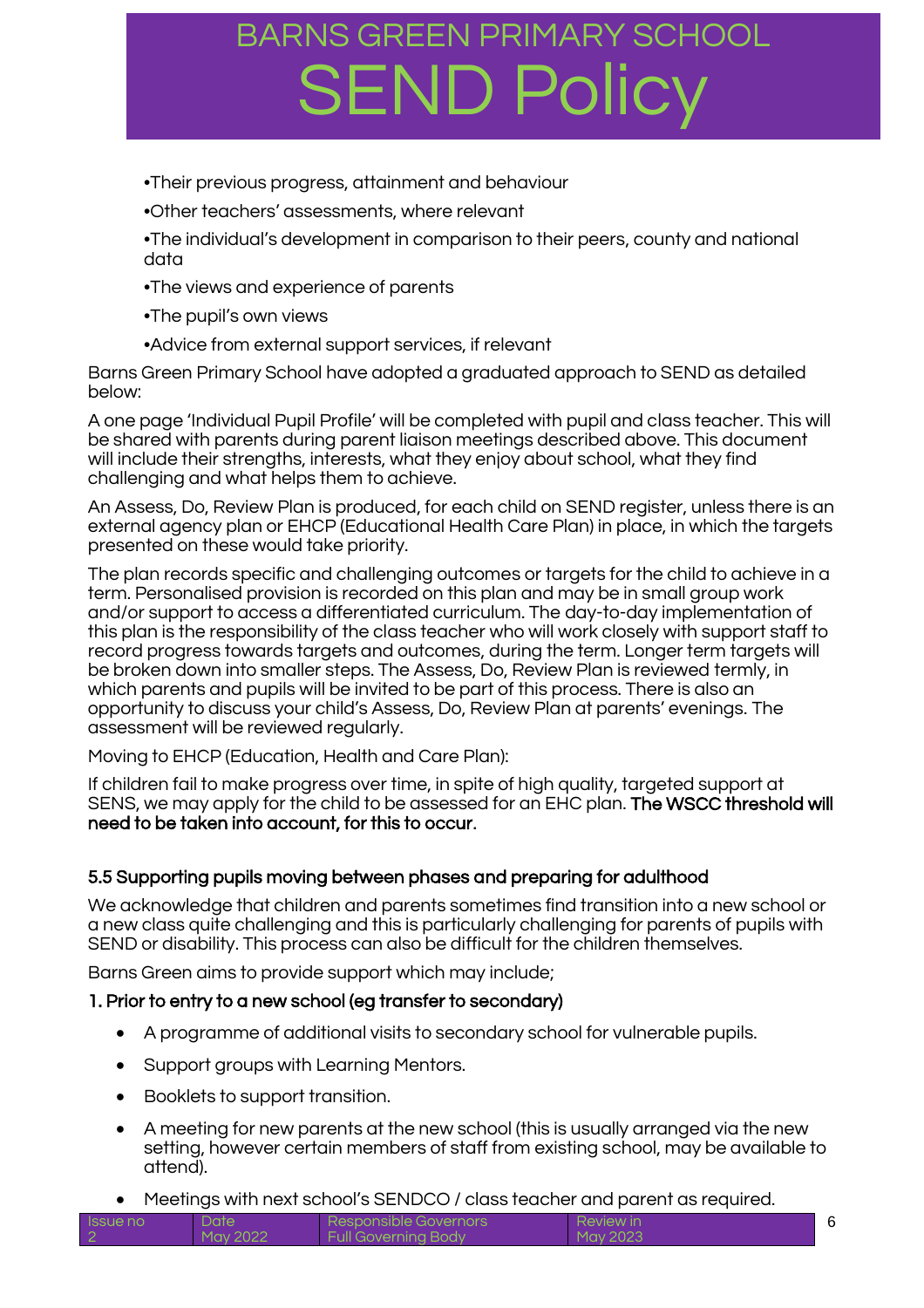- SENDCO and class teachers visiting pre-school / school settings, with pupils or to have meetings with staff at new / existing school
- SENDCO liaising with outside agencies, to ensure support available
- Additional visits to school as required for parents and pupil.
- Annual Review Meetings (existing EHCPs) for Year 6 pupils are held in the Spring or Summer Term of Y5. Secondary school staff are invited to attend.

#### 2. Transition within school:

- Additional visits to new classroom.
- Transition booklet with photographs of new class / key people (if required).
- One page Profile meeting or an alternative form of meeting with new teacher, to get to know each other

We will share information with the school, or the other setting the pupil is moving to, as and when requested by the new setting.

### 5.6 Our approach to teaching pupils with SEND

We believe that all children learn best when they are included with the rest of their class. Our aim is for all children to be working independently in class, reaching their full potential.

All children, including those with children with SEND, are taught by their teacher as well as being supported by teaching assistants or support staff, where available. Teachers aim to spend time each day working with children, creating resources or providing a method of differentiation, to support all children with SEND.

When allocating additional teaching assistant support to children, the focus is on outcomes. We aim to allocate sufficient adult assistance to enable each child to reach challenging targets without developing a learned dependence on adult support.

Targets for children at SENS are set to be challenging in an attempt to close the attainment gap between the children and their peers. Interventions are often crucial in closing these gaps and are therefore used as a strategy in or out of class. The intervention is monitored by the class teacher and pupil progress towards set objectives is kept under review. The SENDCO, working alongside the class teacher, monitors overall progress following completion of the intervention.

The school has a range of interventions. When considering an intervention, we look at the child's learning need in order that we can match the intervention to the child. Interventions are planned in blocks of up to 12 weeks. Progress made in these interventions is recorded and assessed. A decision is made as to whether to continue, change or cease the intervention according to the child's progress against targets set.

Interventions form part of the Assess, Do, Review plan. An intervention will not necessarily be 1:1 time with an adult but may take the form of ICT programmes or group work.

A snapshot of some interventions used in school during 2021-22 include;

Teach Your Monster to Read

RWI Phonic Booster

| <b>Issue</b> no | <b>Date</b> | Responsible Governors      | Review in |  |
|-----------------|-------------|----------------------------|-----------|--|
|                 | May 2022    | <b>Full Governing Body</b> | May 2023  |  |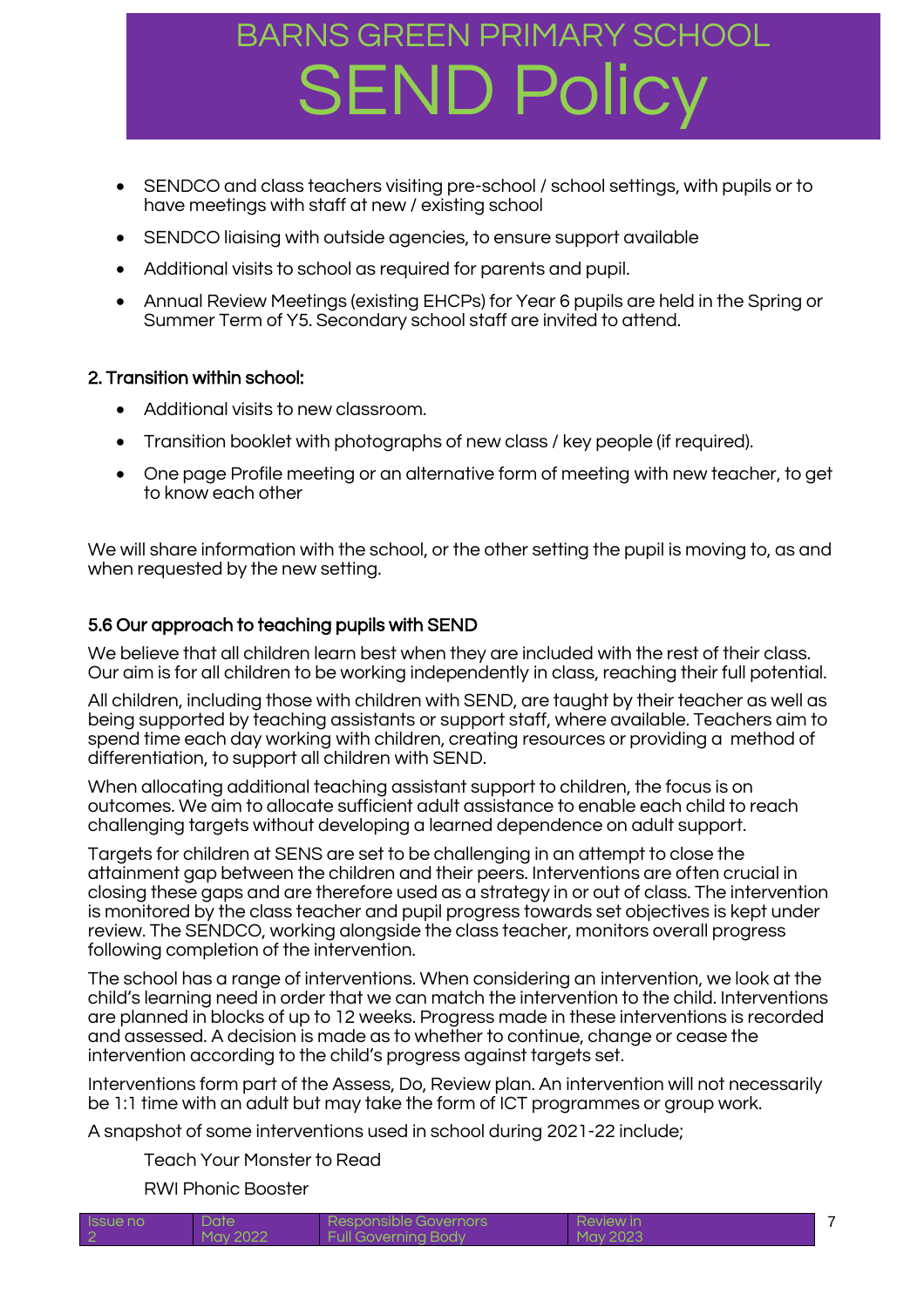Fresh Start (RWI intervention for KS2 Children) Project X (Oxford Owl reading intervention) Robust Vocabulary Maths / Numicon booster 1:1 or small groups Co-ordination group (supported fine motor skills) Clever Fingers (Fine Motor skills development, using creative strategies and physical resources) Auditory memory 1:1 Rapid Reading 1:1 or small groups Narrative Therapy Barrier games Positive Play Stop it. Editor Memory Magic (Working Memory intervention) All About Me (Learning Mentor group) Transition visits (Learning Mentor) Lego Therapy (run by Learning Mentor) Time to Talk (Social skills) Drawing & Talking (Learning Mentor) Anxiety Gremlin (Learning Mentor)

### 5.7 Adaptations to the curriculum and learning environment

All of our children access the full National Curriculum, and we have recognised achievement and expertise in all curricular areas. As part of general class differentiation, curriculum content and ideas are made more accessible. This accessibility has been made possible by skilled support, effective use of scaffolding as well as provision of visual, auditory, tactile and concrete resources.

Barns Green Primary School is a 'disability friendly' school. Our award-winning school building is fully accessible. We also have a full treatment room, including hoist and wet room shower area. Within our Hub we have a chill out area and sitting height magnetic white board. We aim to teach in a way that will support children with tendencies towards conditions as dyslexia, dyspraxia, ADHD, and ASC. Our gardening area includes raised beds for easy access and all classrooms have easy access to a patio and the playground. Most children have ipads within school and staff regularly update the latest support apps.

Barns Green Primary School's accessibility plan can be found here:

<https://www.barnsgreen.org.uk/wp-content/uploads/2022/02/Accessibility-plan.pdf>

Other adaptions to the physical environment are made, as appropriate, for children with other sensory disabilities.

| <b>Issue no</b> | Date     | Responsible Governors      | Review in |  |
|-----------------|----------|----------------------------|-----------|--|
|                 | May 2022 | <b>Full Governing Body</b> | May 2023  |  |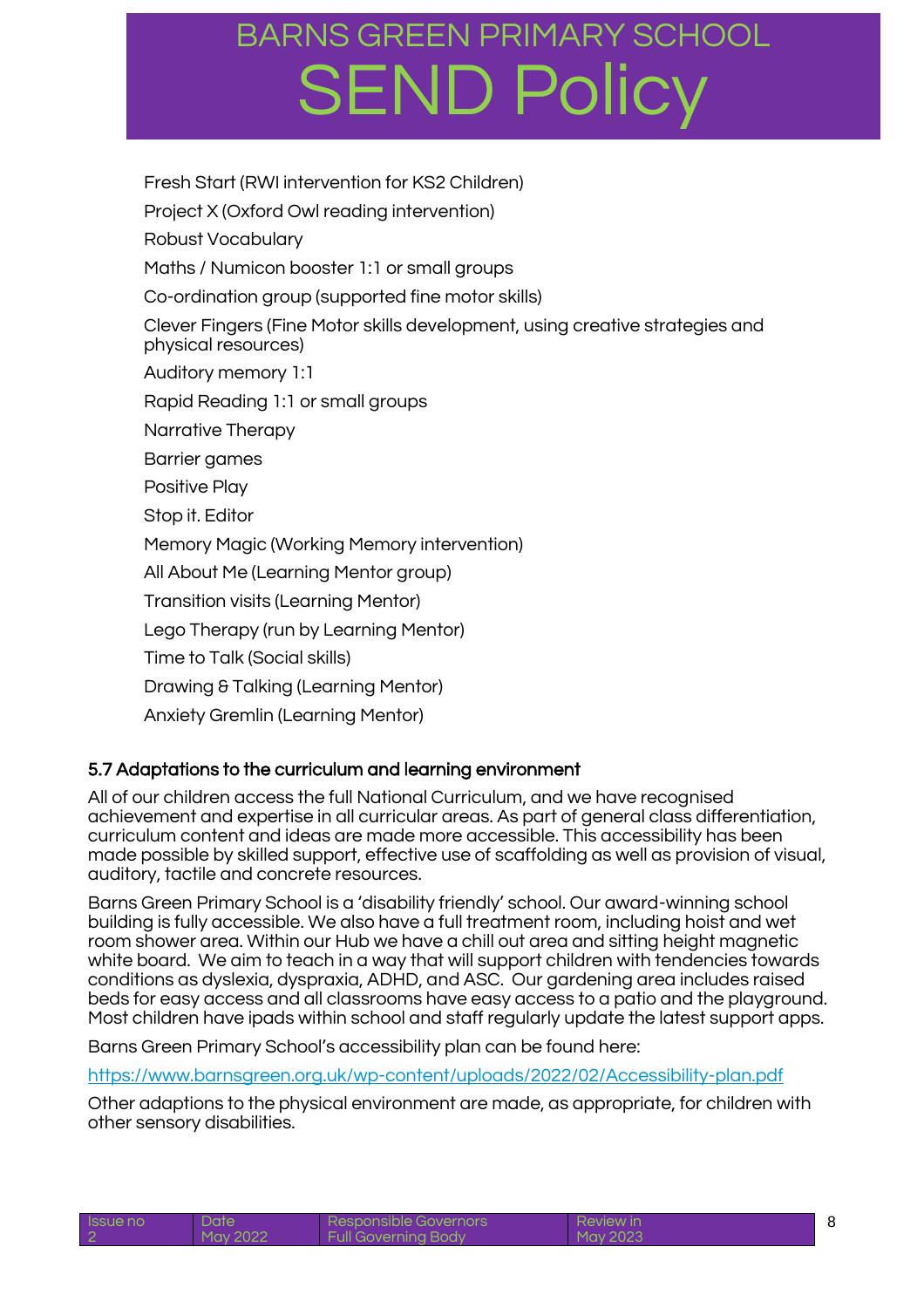### 5.8 Additional support for learning

Teaching Assistant time, resource and provision dedicated to pupils on the SEND register is kept under regular review. The type and focus of the support and provision allocated is prioritised according to the SEND need of a pupil.

SEND resourcing is identified and reported to the full Governing body twice yearly, in the form of a SEND Governing report.

### 5.9 Expertise and training of staff

All our teachers are trained in school to work with children with SEND. Some have more experience than others in this area. All teachers have access to advice, information, resources and training to enable them to teach all children effectively. We incorporate SEND training into our whole school staff training programme. This may include training from outside agencies, such as the speech and language therapy service, as well as training from within school resources and self-help opportunities. Teaching assistants also have access to 'in-house' training as well as opportunities to attend training provided by external agencies.

The SENDCo offers training and advice in school as well as sharing resources and disseminating information relating to SEND issues.

Staff meetings may include time for teachers, Head Teacher and SENDCo to discuss issues arising from SEND.

The school is able to access expert advice and support from the Local Authority (e.g. Educational Psychologist, Learning Support Service and Sensory Support Service). The school can access support and advice from Speech Therapy Service and School Nurses for medical advice and expertise. School can also opt to buy-in additional training and/or advice from a variety of independent sources.

We are members of the Weald Alliance – a SEND hub which is made up of 10 local schools – this allows us to share the latest expertise, resources and training that otherwise as a small school we might not have access to. http://wealdsendalliance.org.uk/

#### 5.10 Securing equipment and facilities

As mentioned above, Barns Green Primary School is a 'disability friendly' school. Our award-winning school building is fully accessible. We also have a full treatment room, including hoist and wet room shower area. Within our Hub we have a chill out area and sitting height magnetic white board. We aim to teach in a way that will support children with tendencies towards conditions such as dyslexia, dyspraxia, ADHD, and ASC, as examples. Our gardening area includes raised beds for easy access and all classrooms have easy access to a patio and the playground. Most children have access to a shared number of iPads within school, with staff and our IT company aiming to regularly update to include the latest support apps.

Other adaptions to the physical environment are made, as appropriate, for children with other sensory disabilities.

Securing additional equipment and facilities to support a pupil on the SEND register would be accessed via West Sussex Local Offer.

SENCO would seek the advice of external agencies, or medical practitioners, in order to do this.

### 5.11 Evaluating the effectiveness of SEND provision

| <b>Issue no</b> | Date     | Responsible Governors      | Review in |  |
|-----------------|----------|----------------------------|-----------|--|
|                 | May 2022 | <b>Full Governing Body</b> | May 2023  |  |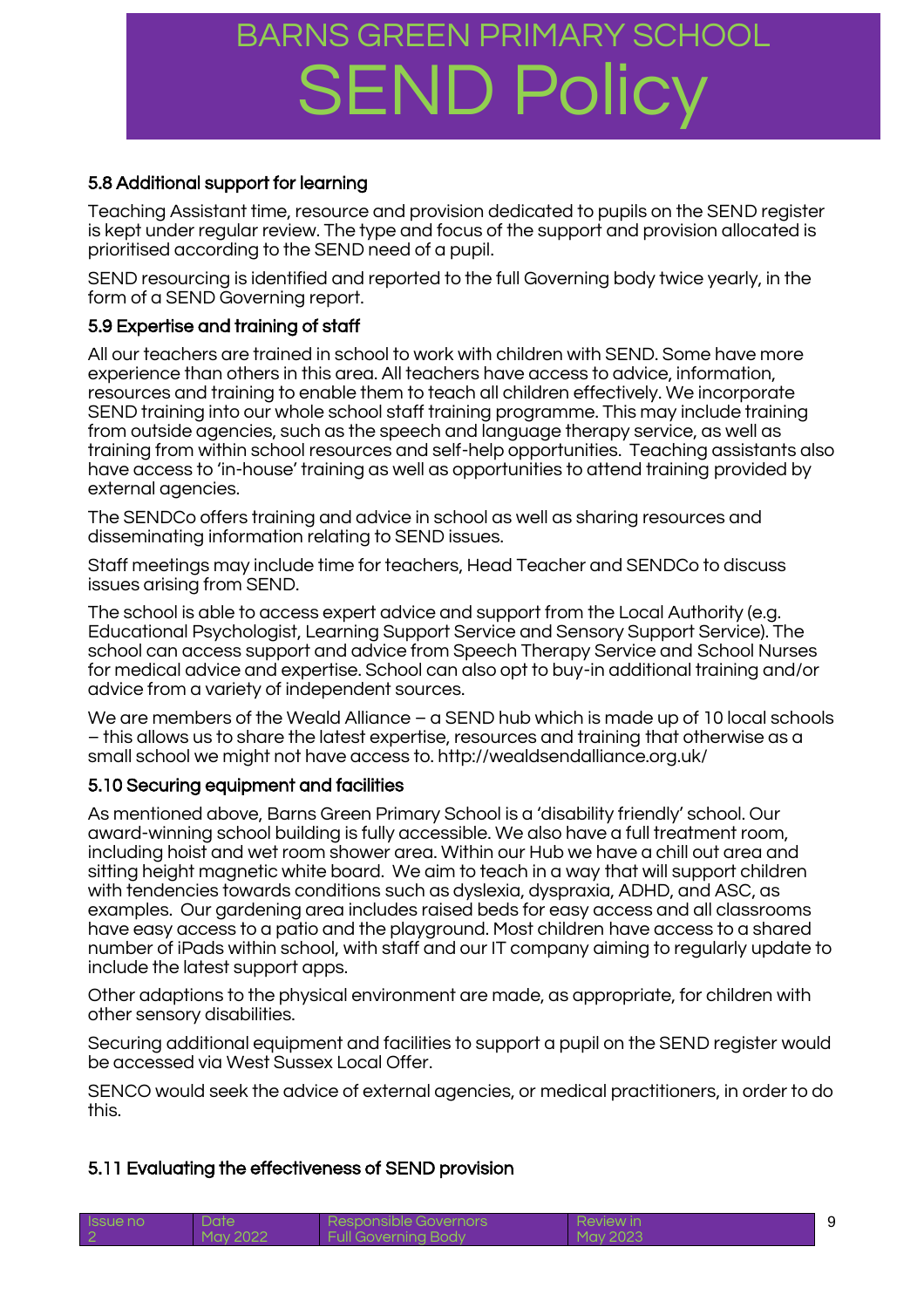The class teacher reviews children's progress every half term. The senior leadership team monitor the overall effectiveness of provision and the impact on the children's learning in the classroom. Additional provision is adapted in light of this review process. The SENDCO report to governors includes specific information on the progress of pupils with SEND. The Assess, Do, Review plans ensure that specific interventions are regularly monitored to ensure they are providing support for the child's specific needs. Intervention observations and staff notes made during sessions are reviewed termly by SENDCO , including use of iPads, or other visual methods, where recording progress on paper might be more difficult.

For pupils with an Educational Health Care Plan, an annual review is held, to evaluate the pupil's individual and personalised progress towards their EHCP outcomes. Parents / carers would be informed, with advanced notice (usually 3-4 weeks in advance) of the date and time for their child's Annual Review.

#### 5.12 Enabling pupils with SEND to engage in activities available to those in the school who do not have SEND

All our children have equal access to lunchtime clubs, after school clubs and support activities which develop engagement with the wider curriculum. Where necessary, we make accommodation and adaption to meet the physical and learning needs of our children. Class educational visits and residential visits are part of our curriculum and we aim for all children to be included in all of them. No child is excluded from an educational visit and residential visit because of SEND or medical needs.

### 5.13 Support for improving emotional and social development

Values are taught through assemblies, circle times and the PSHCE curriculum. The school has a Learning Mentor, Mrs. Jo Sands, who provides excellent support, developing trusting relationships with specific children. If the child is felt to have long term emotional or mental health needs – for example with anxiety or anger management – the school offers a range of interventions to develop social skills or emotional resilience, via the learning mentor.

The school council provides a way for pupils' voices to be heard. All children are able to be a school council representative, whether they have SEND or not.

All members of staff including our head teacher, class teachers, learning support assistants and the SENDCO are always available for pupils who wish to discuss issues and concerns. Pupils are encouraged to think about who they would go to if they had worries and know that this does not have to be their class teacher.

The school has a zero-tolerance approach to bullying, especially towards children with SEND. We will actively investigate all allegations and, if there is cause, work with parents, the alleged bully and the victim to improve social skills and resolve any bullying. All children's behaviour is responded to consistently in line with our Behaviour Policy, which can be found [here,](http://www.barnsgreen.org.uk/governors/2018-anti-bullying-policy-2%20%282%29.pdf) although reasonable adjustments are made to accommodate individual needs.

A behaviour difficulty is not classified as a SEND (please see four areas of need as dictated in the SEND Code of Practice 2014). If a child shows consistent, unwanted behaviours, the class teacher will assess the child's needs. This will involve working with the family to

| <b>ISSUE NO</b> | Date     | Responsible Governors      | <b>Review in</b> |  |
|-----------------|----------|----------------------------|------------------|--|
|                 | May 2022 | <b>Full Governing Body</b> | May 2023         |  |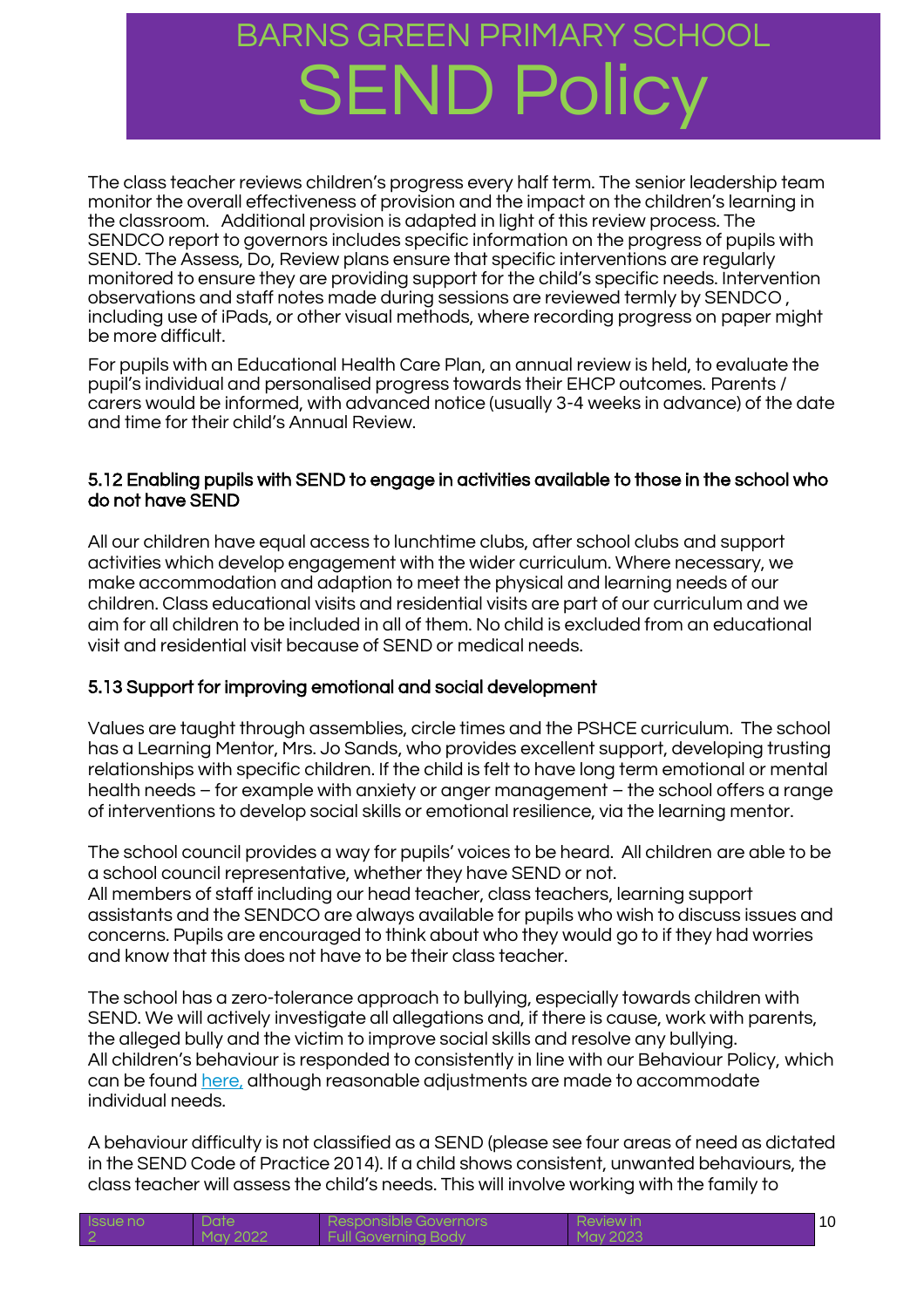explore any circumstances, or history of experiences, which may impact on a child's behaviour. If the child's behaviour is felt to be a response to trauma or to home-based experiences we will work with the family to explore options for support. This may involve working with the family and other outside agencies such as social care or medical professionals.

If parents and school are concerned that the child may have mental health needs, the school would 'signpost' parents to their GP or the School Nurse for a possible referral to an outside agency such as CAMHS.

### 5.14 Working with other agencies

Other agencies or external services may become involved if a child continues to make little or no progress despite considerable input and adaptations. They will use the child's records in order to establish which strategies have already been employed and which targets have previously been set. The external specialist may act in an advisory capacity or provide additional specialist assessment, or carry out observations.

Our school has excellent relationships with outside agencies and, through our locality hub, we can access the some of the latest support.

A snapshot of some of the agencies we worked have worked with recently;

- o Integrated Prevention and Earliest Help Service (IPEH ) sometimes referred to as Early Help
- o Child Development Centre CDC
- o Educational Psychology Service
- o Speech and Language Therapy SALT
- o Child and Adolescent Mental Health Services- CAMHS
- o West Sussex Autism and Social Communication team
- o West Sussex Learning and Behaviour Advisory Team
- o Reaching Families/Umbrellas family support group Billingshurst
- o Special Educational Needs and Disability Information, Advice and Support Service **SENDIAS**
- o Special Educational Needs Assessment Team SENAT

### 5.15 Complaints about SEND provision

Please refer to Barns Green Primary School's complaints policy, which can be found following this link:

#### <https://www.barnsgreen.org.uk/wp-content/uploads/2022/02/Complaints.pdf>

In the first instance, where a complaint is raised by a parent, carer or family member, concerns can be informally discussed with the relevant teacher or designated person, as appropriate. If or when needed, a formal discussion with the Headteacher as referred to in the school's complaints policy, can occur after the first stage.

The parent(s) / carer(s) of pupils with disabilities have the right to make disability discrimination claims to the first tier SEND tribunal if they believe that our school has

| <b>Issue no</b> | Date     | Responsible Governors      | <b>Review in</b> |  |
|-----------------|----------|----------------------------|------------------|--|
|                 | May 2022 | <b>Full Governing Body</b> | May 2023         |  |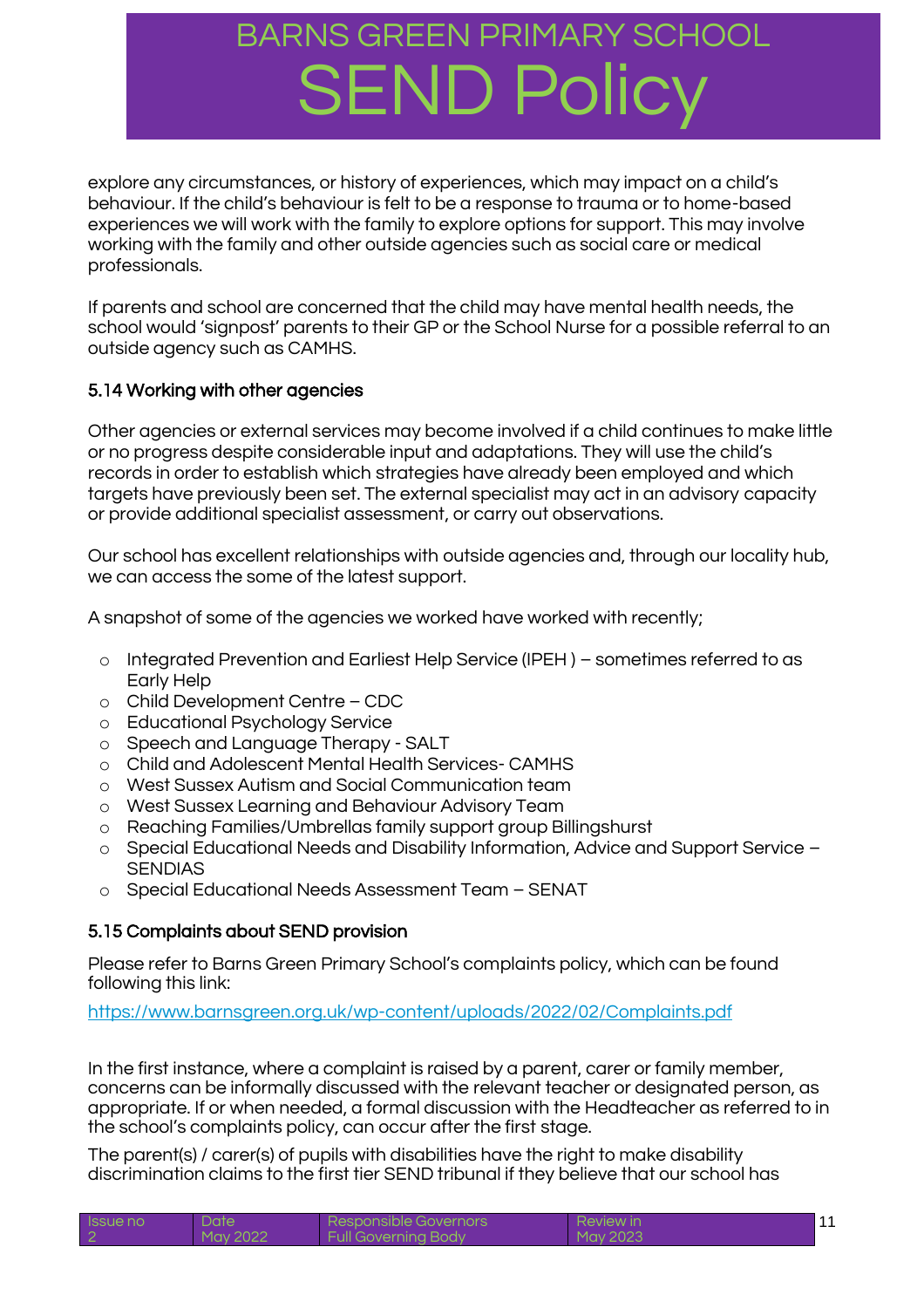discriminated against their children. They can make a claim about alleged discrimination regarding:

- Exclusions
- Provision of education and associated services
- Making reasonable adjustments, including the provision of auxiliary aids and services

### 5.16 Contact details of support services for parents of pupils with SEND

Some of the local support services in our area are listed below, however, please refer to West Sussex Local Offer webpage, for further detail and contacts.

- West Sussex Information, Advice and Support Service (SENDIAS): [https://westsussex.local-offer.org/information\\_pages/423-information-advice-and](https://westsussex.local-offer.org/information_pages/423-information-advice-and-support-service-sendias-homepage)[support-service-sendias-homepage](https://westsussex.local-offer.org/information_pages/423-information-advice-and-support-service-sendias-homepage)
- Enabling Families West Sussex: [https://www.westsussex.gov.uk/social-care-and](https://www.westsussex.gov.uk/social-care-and-health/social-care-and-health-information-for-professionals/children/early-help/early-help-services/)[health/social-care-and-health-information-for-professionals/children/early](https://www.westsussex.gov.uk/social-care-and-health/social-care-and-health-information-for-professionals/children/early-help/early-help-services/)[help/early-help-services/](https://www.westsussex.gov.uk/social-care-and-health/social-care-and-health-information-for-professionals/children/early-help/early-help-services/)
- Amaze is a charity that gives information, advice and support to families of children and young people with special educational needs and disabilities (SEND) in Brighton & Hove and Sussex: <https://amazesussex.org.uk/>

### 5.17 Contact details for raising concerns

The school aims to work in partnership with parents to ensure a collaborative approach to meeting pupils' needs.

All complaints are taken seriously and are heard following the school's complaints policy and procedure. A copy of this is available on our website or from the office.

Equal Opportunities:

The school is committed to providing equal opportunities for all in all aspects of school, regardless of race, faith, gender or capability. We promote self and mutual respect and a caring non-judgmental attitude throughout the school.

### 5.18 The local authority local offer

### West Sussex Local Authority Local Offer:

The purpose of the Local Offer is to enable parents and young people to see more clearly what services are available in their area and how to access them. It includes provision from birth to 25 across education, health and social care. The local offer can be found here:

<https://westsussex.local-offer.org/>.

### 6. Monitoring arrangements

This policy and information report will be reviewed by the SENDCO, or if not available the Headteacher every year. It will also be updated if any changes to the information are made during the year.

| <b>ISSUE NO</b> | Date     | Responsible Governors      | Review in |  |
|-----------------|----------|----------------------------|-----------|--|
|                 | May 2022 | <b>Full Governing Body</b> | May 2023  |  |